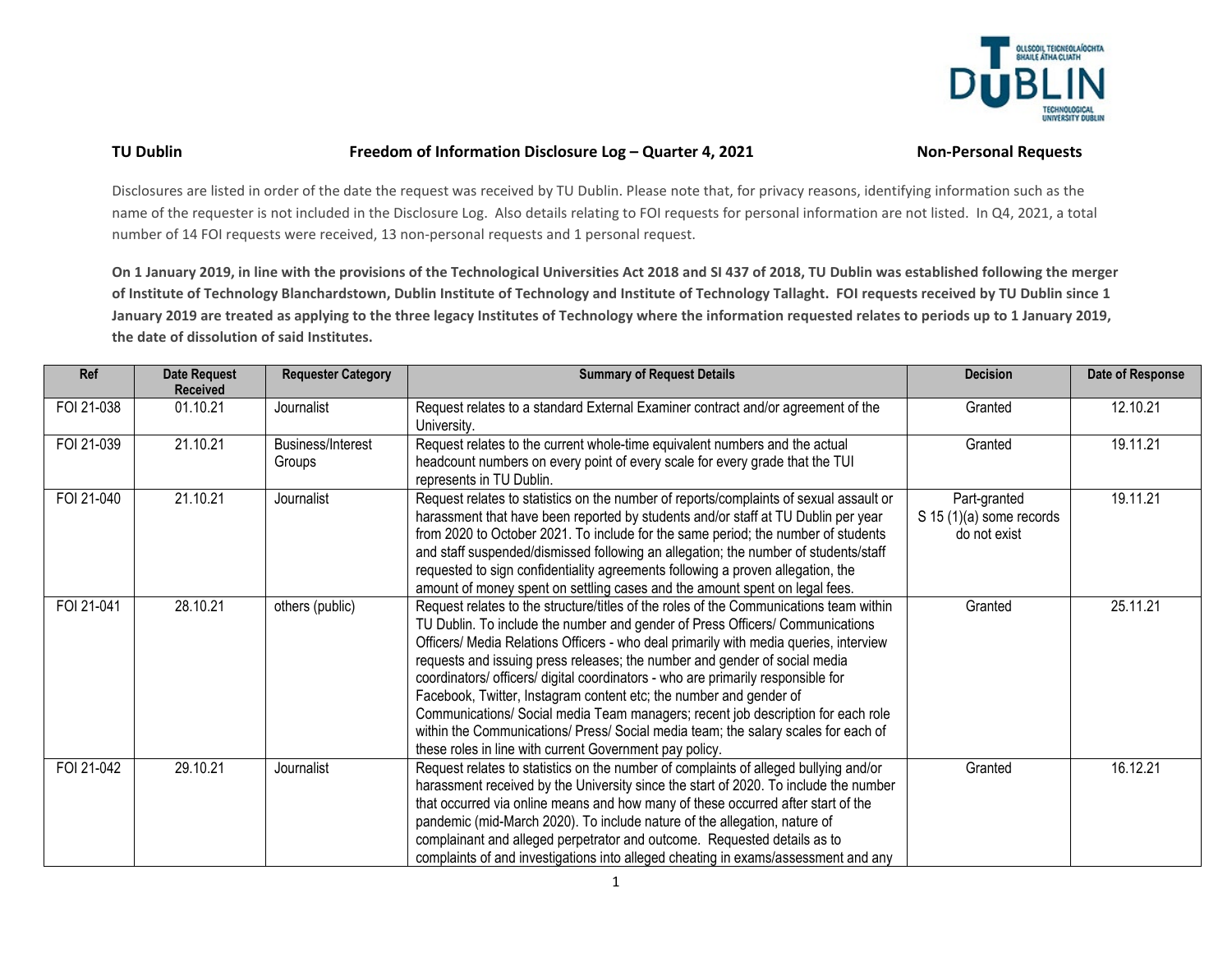

| <b>TU Dublin</b> |
|------------------|
|------------------|

## Freedom of Information Disclosure Log – Quarter 4, 2021 Non-Personal Requests

|            |          |                   | outcomes to same for the same time period noting those that occurred since<br>beginning of pandemic (mid-March 2020).                                                                                                                                                                   |                               |          |
|------------|----------|-------------------|-----------------------------------------------------------------------------------------------------------------------------------------------------------------------------------------------------------------------------------------------------------------------------------------|-------------------------------|----------|
| FOI 21-043 | 05.11.21 | client            | Request relates to risk assessment carried out on mandating face coverings.                                                                                                                                                                                                             | Granted                       | 30.11.21 |
| FOI 21-044 | 11.11.21 | staff             | Request relates to expenditure in respect of Occupational Healthcare Service<br>providers for staff of TU Dublin from 2014 to November 2021.                                                                                                                                            | Granted                       | 09.12.21 |
| FOI 21-045 | 11.11.21 | client            | Request relates to expenditure on student mental health services since the move to<br>TU Dublin Grangegorman Campus for 2020-2021.                                                                                                                                                      | Granted                       | 01.12.21 |
| FOI 21-046 | 11.11.21 | Staff             | Request relates to expenditure for the University per calendar year from 2014 to 2021<br>(year to date) in respect of Employee Relations Consultants.                                                                                                                                   | Granted                       | 01.12.21 |
| FOI 21-047 | 12.11.21 | <b>Oireachtas</b> | Request relates to correspondence (reply) issued by the University to the HEA as<br>referenced by Dr Alan Wall in letter to Public Accounts Committee Ref: S0355<br>PAC33.                                                                                                              | Granted                       | 01.12.21 |
| FOI 21-048 | 19.11.21 | Journalist        | Request relates to statistics of students enrolled in overseas operations (physical<br>branches of the University) broken down by each country and institution for all<br>available years.                                                                                              | Withdrawn<br>No records exist | 25.11.21 |
| FOI 21-049 | 10.12.21 | Staff             | Request relates to statistics for staff of the University by campus for calendar years<br>2018 to 2021 (year to date) in respect of requests for and successful awards of<br>Critical Illness Provision; Temporary Rehabilitation Remuneration; Retirement on<br>grounds of III Health. | Withdrawn                     | 05.01.22 |
| FOI 21-050 | 10.12.21 | Staff             | Request relates to expenditure of the University in respect of employment advice<br>provided by ByrneWallace LLP from 2018 to 2021 (year to date).                                                                                                                                      | Withdrawn                     | 05.01.22 |

The **CATEGORY OF REQUESTER TABLE** is divided into six categories –

- **1. Journalists,**
- **2. Business/Interest Groups,**
- **3. Oireachtas/Public Representatives,**
- **4. Staff,**
- **5. Client,**
- **6. Others**.
	- 1. Requests shown in the Business/Interest Groups category would include requests for **non-personal** records from: business people, interest groups, solicitors, accountants, trade unions, etc.